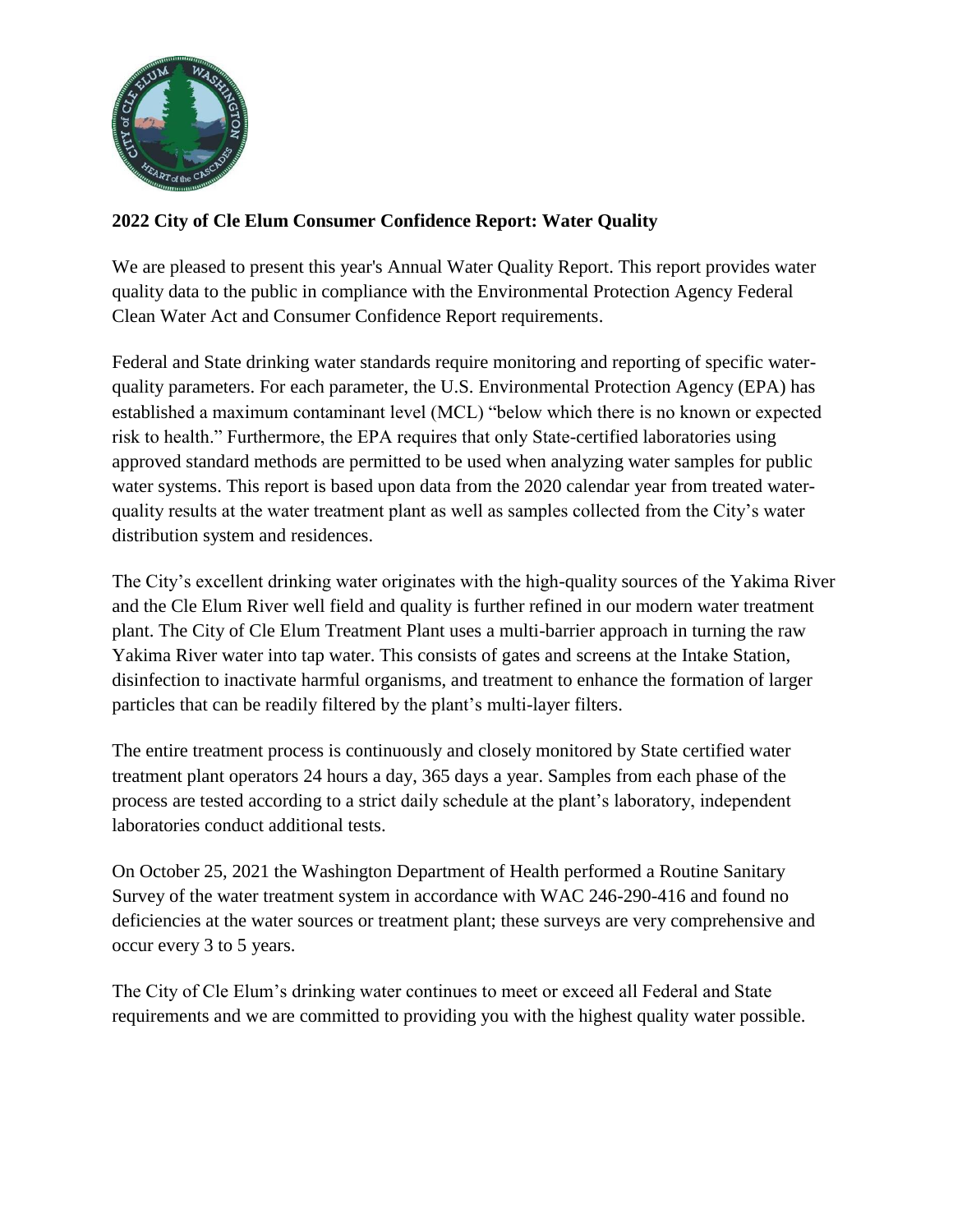# **Water Use Efficiency Goal: 2016-2022**

The City of Cle Elum adopted a water conservation goal as a result of Washington State's 2007 Water Use Efficiency Rule. The WUE rule requires the City's goal be re-established at a minimum of every six years and progress towards the goal be reported annually to the State and City customers.

Goals established in 2016 include:

- Reduce customer usage by 10%
- Continue to educate customer base by including conservation measures on the water bills.
- Provide water saving tips to the customer base in the annual water quality report
- Tiered billing rate structure
- Provide water saving educational material on the City's website.

| Water Produced: | 474,585,528 gallons                              |
|-----------------|--------------------------------------------------|
| Water Consumed: | 323,286,768 gallons                              |
|                 | Lost or unaccounted: 151,298,760 gallons (31.8%) |

## **Water conservation: It all starts with you**

Water conservation, using water efficiently and avoiding waste, is essential to ensure that we have adequate water today and into the future. Water is a finite resource and the supplies on Earth today are no more than what was here at the beginning of the planet. It is up to all of us to use the water we have wisely, and it is as simple as each of us making small changes. By being smarter about our water use, not only can we save water, energy, and money, we can help our rivers, too. When we use water more efficiently, we leave more water in rivers and streams to support fish, wildlife and recreation.

## **Water conservation tips**

- $\checkmark$  Check faucets for leaks, a small drip from a leaky washer can waste 20 gallons of water per day.
- $\checkmark$  Don't use the toilet as a wastebasket, every time you flush, 1 to 7 gallons of water is wasted.
- $\checkmark$  Check your toilets for leaks, put a little food coloring in your toilet tank, if, without flushing, the color begins to appear in the bowl within 30 minutes, you have a leak that should be repaired; most replacement parts are inexpensive and easy to install.
- $\checkmark$  Install water-saving shower heads and low-flow faucet aerators; "low-flow" means it uses less than 2.5 gallons per minute.
- $\checkmark$  Showers can use five to ten gallons every minute so be efficient.
- $\checkmark$  Consider replacing your 3 to 7 gallon per flush toilet with a "low flush" model, which use 1 to 1.6 gallons per flush.
- $\checkmark$  Insulate your water pipes with pre-slit foam pipe insulation; you'll get hot water faster plus avoid wasting water while waiting for it to run hot.
- $\checkmark$  Turn the water off while you brush your teeth or shave and save over two gallons a minute.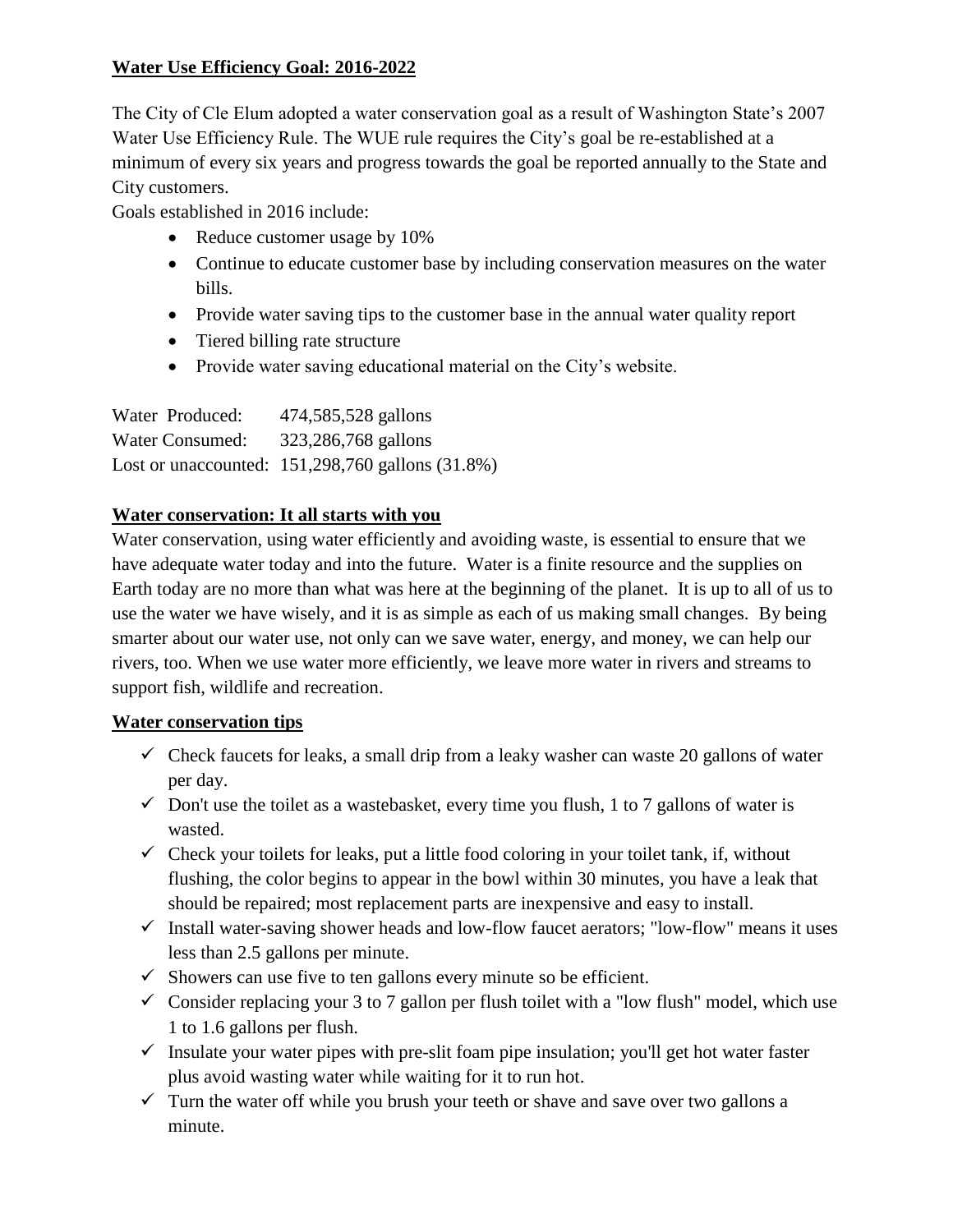- $\checkmark$  Use your dishwasher and clothes washer for only full loads for optimum water conservation.
- $\checkmark$  When cleaning a partial load in your clothes washer, adjust the water level to match the size of the load.
- $\checkmark$  Consider replacing old clothes washers with new Energy Star rated washers which use 35 - 50% less water and 50% less energy per load.
- $\checkmark$  Consider planting drought-resistant lawns, shrubs and plants and group plants according to their watering needs.
- $\checkmark$  Put a layer of mulch around trees and plants, this will slow evaporation of moisture and increase the ability of the soil to retain moisture.
- $\checkmark$  Water your lawn only when it needs it; water in the early morning or evening, and try to avoid watering on windy days. This will limit the amount of water that is evaporated by the sun or blown onto sidewalks and driveways.
- $\checkmark$  Properly aim your sprinklers to water only the intended areas.
- $\checkmark$  Use a broom, not a hose, to clean driveways and sidewalks.

# **About Drinking Water**

All drinking water, including bottled water, may be expected to contain small amounts of contaminants. As water travels over the surface of the land or through the ground, it dissolves naturally occurring minerals and radioactive material and can pick up substances from the presence of animals or human activity. It is important to remember that the presence of these contaminants does not necessarily pose a health risk.

## **Contaminants that may be present include:**

• Microbiological contaminants, such as viruses and bacteria, which may come from wastewater treatment plants, septic systems, livestock operations and wildlife.

• Inorganic contaminants, such as salts and metals, which can be naturally occurring or result from storm water runoff, industrial or domestic wastewater discharges, oil and gas production, mining and farming.

• Pesticides and herbicides which may come from a variety of sources, such as agriculture, storm water runoff and residential use.

• Organic chemicals, including synthetic and volatile organics, which are byproducts of industrial processes and petroleum production. These can also come from gas stations, urban storm water runoff and septic systems.

• Radioactive contaminants, which may be naturally occurring, or be the result of mining or oil and gas production.

# **Polymer Statement:**

During water treatment, organic polymer coagulants are added to improve the coagulation and filtration process that removes particulates from water. The particulates that are removed can be viruses, bacteria and other disease-causing organisms. The USEPA sets limits on the type and amount of polymer that a water system can add to the water. In addition to EPA limits, the State of Washington requires that all polymers used be certified safe for potable water use by an independent testing organization (NSF International). During treatment, the City of Cle Elum adds only NSF approved polymers and the levels used are far below the safe limits set by the USEPA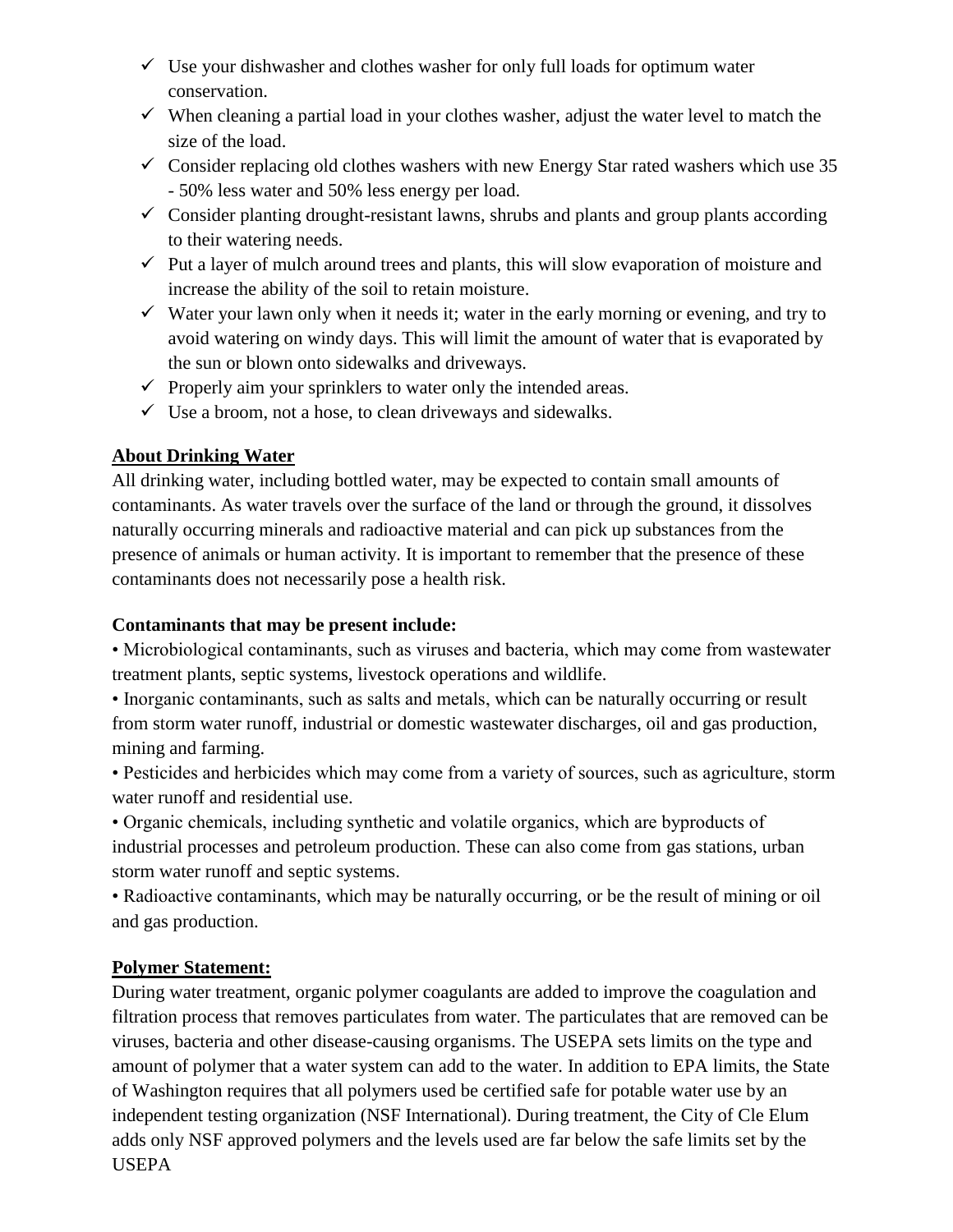## **Do I need to take special precautions?**

Some people may be more vulnerable to contaminants in drinking water than the general population. Immuno-compromised persons such as persons with cancer undergoing chemotherapy, persons who have undergone organ transplants, people with HIV/AIDS or other immune system disorders, some elderly, and infants can be particularly at risk from infections. These people should seek advice about drinking water from their health care providers. EPA/Centers for Disease Control (CDC) guidelines on appropriate means to lessen the risk of infection by Cryptosporidium and other microbial contaminants are available from the Safe

## **Additional Information for Lead**

Lead plumbing was banned in 1985. If present, elevated levels of lead can cause serious health problems, especially for pregnant women and young children. Lead in drinking water is primarily from materials and components associated with service lines and home plumbing. The City of Cle Elum is responsible for providing high quality drinking water, but cannot control the variety of materials used in plumbing components. When your water has been sitting for several hours, you can minimize the potential for lead exposure by flushing your tap for 30 seconds to 2 minutes before using water for drinking or cooking. If you are concerned about lead in your water, you may wish to have your water tested. Information on lead in drinking water, testing methods, and steps you can take to minimize exposure is available from the Safe Drinking Water Hotline or at [http://www.epa.gov/safewater/lead.](http://www.epa.gov/safewater/lead)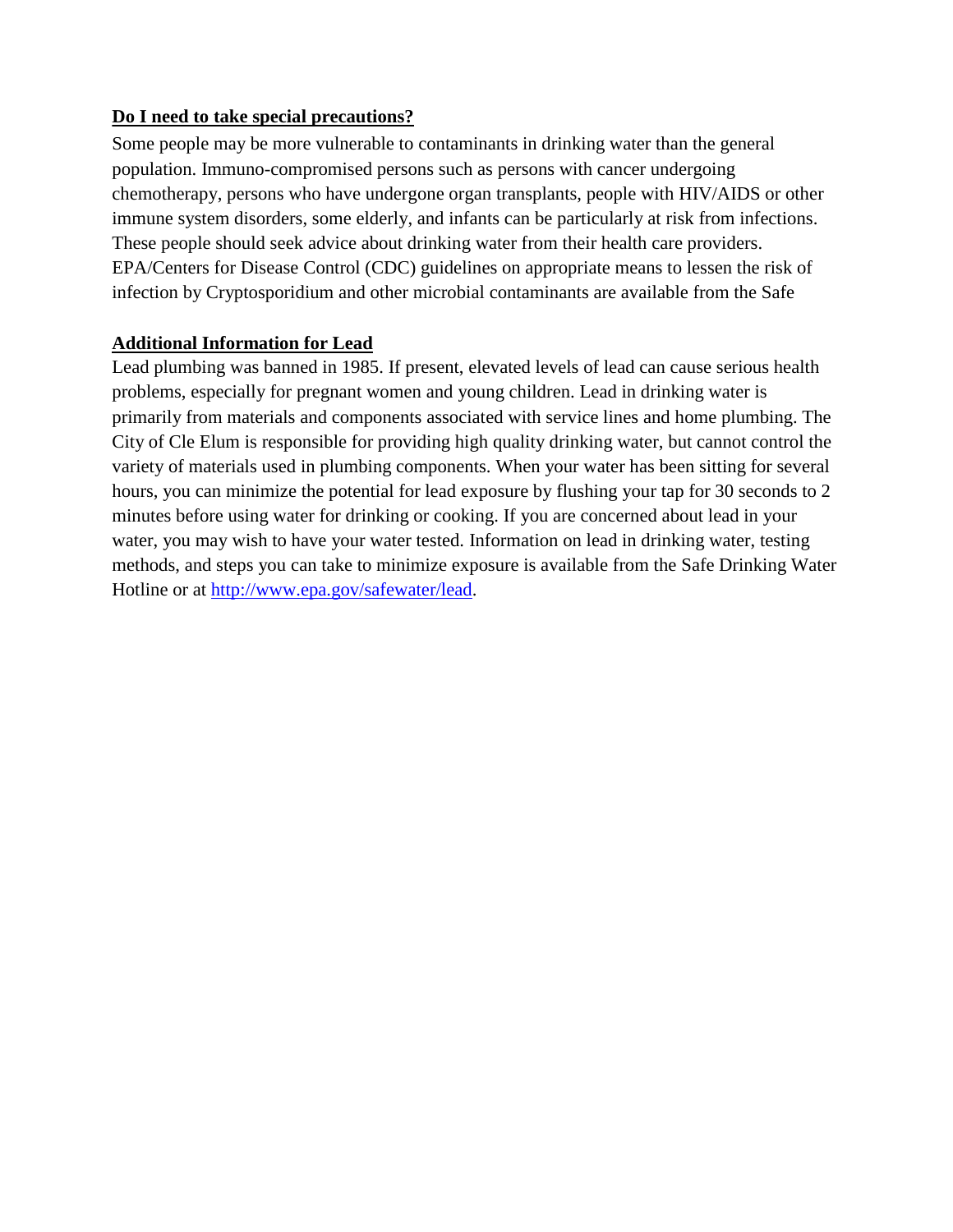# **City of Cle Elum Drinking Water Quality**

In order to ensure that tap water is safe to drink, EPA prescribes regulations which limit the amount of contaminants in water provided by public water systems. The attached table lists the results of the City of Cle Elum water quality analyses performed for the 2020 calendar year for all required regulated contaminants. All sources of drinking water contain some naturally occurring contaminants. At low levels, these substances are generally not harmful in our drinking water. Removing all contaminants would be extremely expensive, and in most cases, would not provide increased protection of public health. A few naturally occurring minerals may actually improve the taste of drinking water and have nutritional value at low levels.

|                                                         |                     |                                                        | Your                                                                                      |                    | Range          | <b>Sample</b>  |                  |                                                                                                      |  |
|---------------------------------------------------------|---------------------|--------------------------------------------------------|-------------------------------------------------------------------------------------------|--------------------|----------------|----------------|------------------|------------------------------------------------------------------------------------------------------|--|
| <b>Contaminants</b>                                     | <b>MCLG</b>         | <b>MCL</b>                                             | Water                                                                                     | Low                | High           | <b>Date</b>    | <b>Violation</b> | <b>Potential Sources</b>                                                                             |  |
| <b>Disinfectant &amp; Disinfectant By-Products</b>      |                     |                                                        |                                                                                           |                    |                |                |                  |                                                                                                      |  |
| Chlorine (ppm)                                          | 4.0<br><b>MRDLG</b> | 4.0<br><b>MRDL</b>                                     | See<br>Range                                                                              | 0.36               | 1.44           | Daily          | No               | Disinfection agent                                                                                   |  |
| Haloacetic Acids<br>(ppb)                               | NA                  | 60                                                     | 9.44                                                                                      | <b>ND</b>          | 9.44           | Annual         | N <sub>0</sub>   | By-product of drinking water<br>chlorination                                                         |  |
| Total<br>Trihalomethanes<br>(ppb)                       | <b>NA</b>           | 80                                                     | 4.91                                                                                      | <b>ND</b>          | 4.91           | Annual         | No               | By-product of drinking water<br>disinfection                                                         |  |
| <b>Inorganic Contaminants</b>                           |                     |                                                        |                                                                                           |                    |                |                |                  |                                                                                                      |  |
| Copper (ppm)                                            | 1.3                 | $AL=1.3$                                               | From 10<br>houses                                                                         |                    | $0.0004$ 0.157 | 6/15/21        | N <sub>o</sub>   | Corrosion of household<br>plumbing; erosion of natural<br>deposits                                   |  |
| Lead (ppb)                                              | $\boldsymbol{0}$    | $AL=15$                                                | From $10 _{0.001} _{0.003} $ 6/15/21<br>houses                                            |                    |                |                | No               | Corrosion of household<br>plumbing; erosion of natural<br>deposits                                   |  |
| Nitrate [measured as<br>Nitrogen] (ppm)                 | 10                  | 10                                                     | < 0.05                                                                                    | <b>NA</b>          | <b>NA</b>      | 10/4/20        | N <sub>o</sub>   | Runoff from fertilizer use;<br>Leaching from septic tanks,<br>sewage; Erosion of natural<br>deposits |  |
| <b>Radioactive Contaminants</b>                         |                     |                                                        |                                                                                           |                    |                |                |                  |                                                                                                      |  |
| Gross Alpha (pCi/L)                                     | $\overline{0}$      | 15                                                     | $-0.248$                                                                                  | <b>NA</b>          | <b>NA</b>      | 10/18/21       | N <sub>o</sub>   | Erosion of natural deposits                                                                          |  |
| Radium 228 (pCi/L)                                      | $\Omega$            | 5                                                      | 0.0084                                                                                    | <b>NA</b>          | NA             | 10/18/21       | No               | Erosion of natural deposits                                                                          |  |
| <b>Microbiological Contaminants</b>                     |                     |                                                        |                                                                                           |                    |                |                |                  |                                                                                                      |  |
| <b>Total Coliform</b><br>Bacteria<br>(positive samples) | $\boldsymbol{0}$    | $\mathbf{1}$                                           | <b>ND</b>                                                                                 | NA                 | <b>NA</b>      | 2 Per<br>Month | No               | Naturally present in the<br>environment                                                              |  |
| <b>Unit Descriptions</b>                                |                     |                                                        |                                                                                           |                    |                |                |                  |                                                                                                      |  |
| Term                                                    |                     |                                                        | <b>Definition</b>                                                                         |                    |                |                |                  |                                                                                                      |  |
| ppm                                                     |                     |                                                        | ppm: parts per million, or milligrams per liter (mg/L)                                    |                    |                |                |                  |                                                                                                      |  |
| ppb                                                     |                     | ppb: parts per billion, or micrograms per liter (µg/L) |                                                                                           |                    |                |                |                  |                                                                                                      |  |
| positive samples/month                                  |                     |                                                        | positive samples/month: Number of samples taken monthly that were<br>found to be positive |                    |                |                |                  |                                                                                                      |  |
| <b>NA</b>                                               |                     |                                                        |                                                                                           | NA: not applicable |                |                |                  |                                                                                                      |  |
| <b>ND</b>                                               |                     |                                                        |                                                                                           | ND: Not detected   |                |                |                  |                                                                                                      |  |